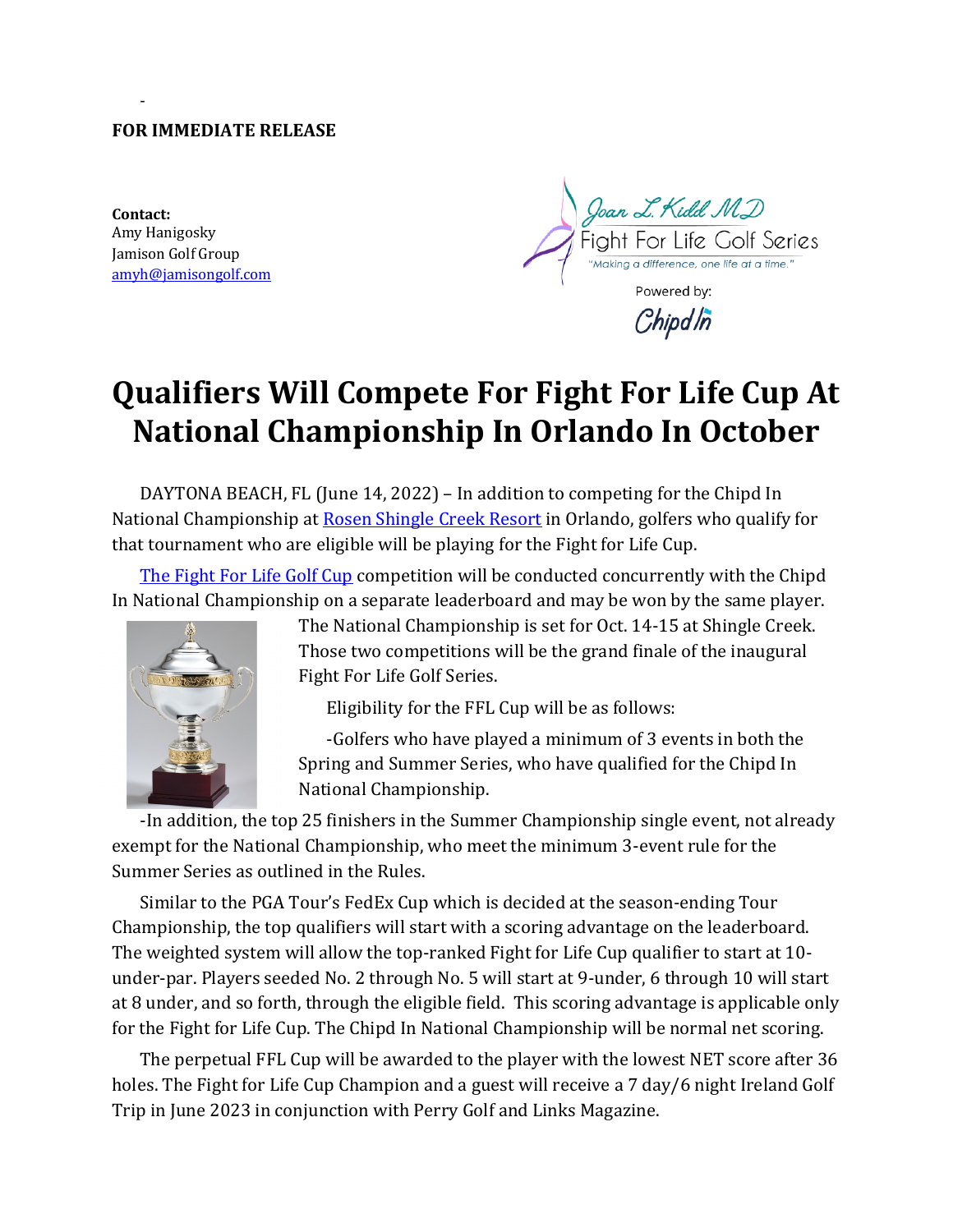The Spring Series recently concluded and the next opportunity for Players to qualify is the Summer Series, which gets underway the weekend of July 1-3, with a practice round scheduled for the weekend of June 17-19 to provide the opportunity for Players to become acquainted with how to the use of the Chipd In scoring App. To register or for more information, visit www.fightforlife.com/golfseries.

## **ABOUT THE FIGHT FOR LIFE GOLF SERIES**

The Fight For Life Golf Series is part of the <u>Joan L. Kidd, MD, Fight For Life Continuum</u>, an organization providing fundraising programs and producing events that benefit nonprofits which have raised approximately \$1 million for various non-profit organizations and cancer patients since 2016.

The Golf Series provides a simple, turnkey method for non-profits to utilize golf as an effective fundraising activity, and for golfers to support their favorite charity, while enjoving the game they love with their friends, and earning points toward qualifying for the National Championship.

There is a one-time entry fee of \$150 for a series of six tournaments. Participants will designate a non-profit for which they will play, and one third of that entry fee goes to their charity of choice.

Competitors play a round of golf on Friday, or Saturday or Sunday of the scheduled tournament week at any course of their choosing. The Fight for Life Golf Series is powered by the Chipd In mobile app, which connects players to be able to compete with other golfers nationwide on the same tournament weekend at any golf course in the U.S. A golf handicap will be calculated for each golfer (80% net scoring) so all skill levels are welcome to compete. In addition, the app will calculate a course handicap based on the par and slope rating of each player's course to create a level playing field.

As each golfer then logs their scores live during a tournament round, a national leaderboard provides real-time scoring so all golfers can follow the action LIVE all weekend. Each player can send friend requests in the app to local players or even friends in different states. Players will have access to filter the main leaderboard (Friends, Seniors, Juniors and Women). During each Series event, there are multiple random drawings of prizes for all golfers in the field.

After each event, each player will earn ranking points based on their finish. Players can follow the season long points race directly in the app as they attempt to qualify for the in person National Championship at Shingle Creek Resort in Orlando Oct. 14-16 and compete for the National Championship title and overall season Fight for Life Cup.

At the conclusion of the season, any remaining net proceeds after deducting direct costs to produce the events, are donated to nonprofits determined by the Continuum and technology partner Chipd In based on criteria that been established. One Example: The